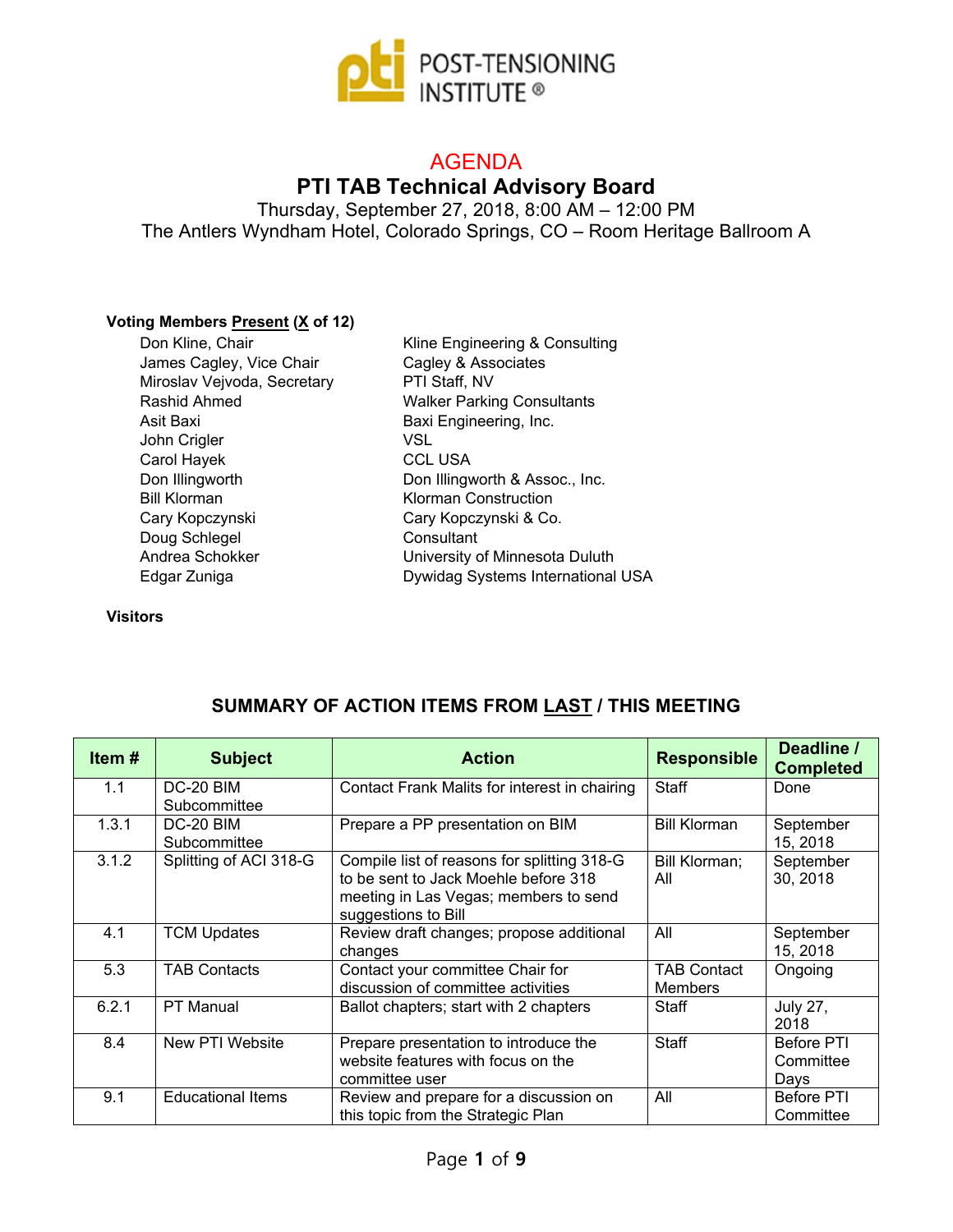|     |                                              |                                                      |     | Davs                                   |
|-----|----------------------------------------------|------------------------------------------------------|-----|----------------------------------------|
| D.1 | PTI Position on<br><b>Important Subjects</b> | Review and prepare for a discussion on<br>this topic | All | <b>Before PTI</b><br>Committee<br>Davs |
| D.2 | Accelerated<br>Construction                  | Review and prepare for a discussion on<br>this topic | All | <b>Before PTI</b><br>Committee<br>Davs |

| Item#                                                                                                                                                                                                                                                                                                           | <b>Expected Outcome /</b><br><b>Actions Taken</b>                                                                                                                                                                                       |
|-----------------------------------------------------------------------------------------------------------------------------------------------------------------------------------------------------------------------------------------------------------------------------------------------------------------|-----------------------------------------------------------------------------------------------------------------------------------------------------------------------------------------------------------------------------------------|
| A - General                                                                                                                                                                                                                                                                                                     |                                                                                                                                                                                                                                         |
| A.1 Call to order                                                                                                                                                                                                                                                                                               | A.1 The meeting was called to order at X am.                                                                                                                                                                                            |
| A.2 Introduction / Announcements                                                                                                                                                                                                                                                                                | A.2                                                                                                                                                                                                                                     |
| A.3 TAB Roster / Membership<br>Rotation                                                                                                                                                                                                                                                                         | A.3 The official TAB roster is on the PTI website.                                                                                                                                                                                      |
| <b>Membership Rotation:</b>                                                                                                                                                                                                                                                                                     | TAB Member rotation: After the 2018 fall meeting, Jim Cagley<br>and John Crigler will end their term on TAB.                                                                                                                            |
| • 2018: Rotate 2 members: Crigler,<br>Cagley (2003, 2003)<br>• 2019: Baxi, Kopczynski (2003, 2003)<br>● 2020: Ahmed, Schlegel (2003, 2008)<br>● 2021: Kline, Zuniga (2008, 2012)<br>● 2022: Hayek (2012)<br>$\bullet$ 2023: Klorman, Illingworth (2014,<br>2015)                                                |                                                                                                                                                                                                                                         |
| The list of potential TAB candidates<br>(no particular order):<br>Martin Cuadra - Joining<br>$\bullet$<br>Mike Schwager - Joining<br>$\bullet$<br><b>Hamid Ahmady</b><br>٠<br>Bob Sward (Chair M-50)<br>٠<br>Jack Graves (Officer)<br>$\bullet$<br><b>Drew Micklus</b><br>$\bullet$<br><b>Frank Malits</b><br>٠ | <b>New TAB Members:</b><br>Martin Cuadra and Mike Schwager have accepted invitation<br>to join TAB after the 2018 fall meeting.<br>TAB will be notified when EC confirms the appointments.<br>$\bullet$                                 |
| Jonathan Hirsch<br>$\bullet$<br><b>Greg Hunsicker</b><br>Martin Maingot<br>٠<br>Jim Donnelly                                                                                                                                                                                                                    | Other potential candidates:<br>Additional potential candidates added to the list:<br>Greg Hunsicker, Martin Maingot, Jim Donnelly.                                                                                                      |
| Newly appointed TAB members<br>should attend the fall meeting as<br>observers; outgoing TAB members<br>should rotate off TAB after the fall<br>meeting.                                                                                                                                                         | Martin Cuadra and Mike Schwager have been invited to join TAB<br>at the Colorado Springs meeting this fall. Mike is unable to make<br>it due to a 70 <sup>th</sup> birthday celebration of his father and PTI Legend<br>Guido Schwager. |
| A.4 PTI Antitrust Policy                                                                                                                                                                                                                                                                                        | A.4 All present are reminded of the PTI Antitrust Policy.                                                                                                                                                                               |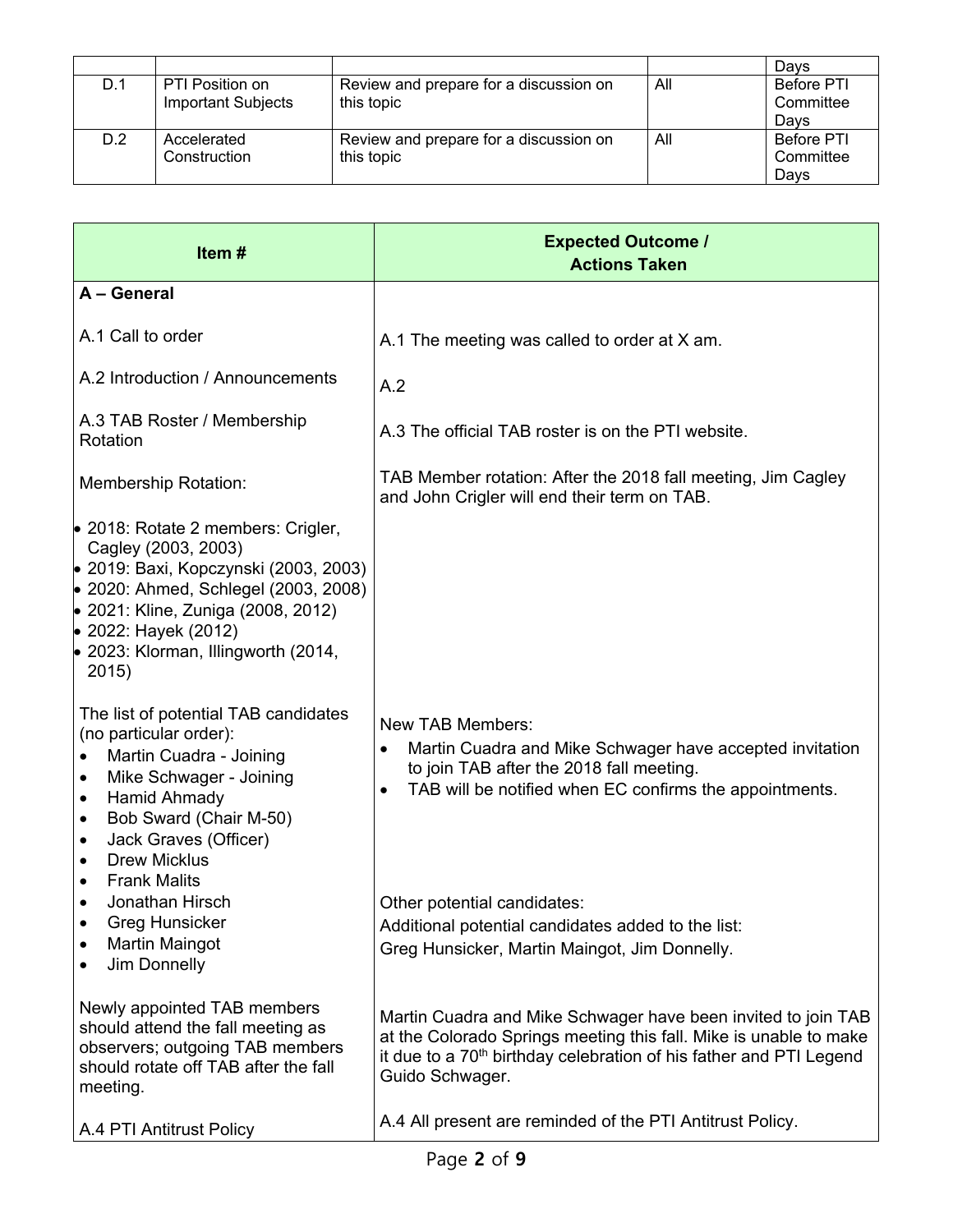| Item $#$                                                                                   | <b>Expected Outcome /</b><br><b>Actions Taken</b>                                                                                           |
|--------------------------------------------------------------------------------------------|---------------------------------------------------------------------------------------------------------------------------------------------|
| (Exhibit A.4)                                                                              |                                                                                                                                             |
| A.5 Committee Annual Reports                                                               | A.5 The Annual Reports will be attached to the fall committee<br>meeting agenda of all committees and sent to TAB by the end of<br>October. |
| <b>B. Agenda &amp; Minutes (Closed</b><br>Meeting)                                         |                                                                                                                                             |
| B.1 Approval of Agenda                                                                     | B.1 Changes to the agenda:                                                                                                                  |
| <b>B.2 Approval of Meeting Minutes</b><br>(Meeting ballot required)                        |                                                                                                                                             |
| B.2.1 Approval of Summer Web<br>Meeting Minutes from 7-26-18,<br>distributed on 7-27-18.   | B.2.1 Motion / Second to approve Meeting Minutes<br>from 7-27-18: Name / Name, 0-0-0 (Y-N-A)                                                |
| <b>C. Actions Taken Between</b><br><b>Meetings (Closed Meeting)</b>                        |                                                                                                                                             |
| C.1 Letter Ballots<br>C.1.1 Ballot-TAB-1802: PT Manual<br>Chapters 5&9, Ballot End 8-27-18 |                                                                                                                                             |
| C.1.2 Ballot-TAB-1803: M55.1<br>Grouting Spec, Ballot End 9-20-18                          |                                                                                                                                             |
| C.1.3 Ballot-TAB-1804: M50.3<br>Multistrand PT Spec, End 9-20-18                           |                                                                                                                                             |
| C.1.4 Ballot-TAB-1805: PT Manual<br>Chapters 14&15, Ballot End 9-30-18                     |                                                                                                                                             |
| C.1.5 Ballot-TAB-1806: DC10.5<br>Standard, Ballot End 10-15-18                             |                                                                                                                                             |
| C.2 Web Meetings<br>C.2.1 Summer WM on 7-26-18                                             |                                                                                                                                             |
| 1. Technical Committee Personnel<br>(Closed Meeting)                                       |                                                                                                                                             |
| 1.1 Technical Committee Chairs                                                             | 1.1 Current Chairs (Exhibit 5.1 - Attached to the meeting<br>minutes from Minneapolis)<br>BIM Subcommittee of DC-20: Frank Malits appointed |
| 1.2 Technical Committee Members                                                            | 1.2                                                                                                                                         |
| 1.3 Technical Committee Missions                                                           | 1.3 Current technical committees' missions (Exhibit 1.3 -                                                                                   |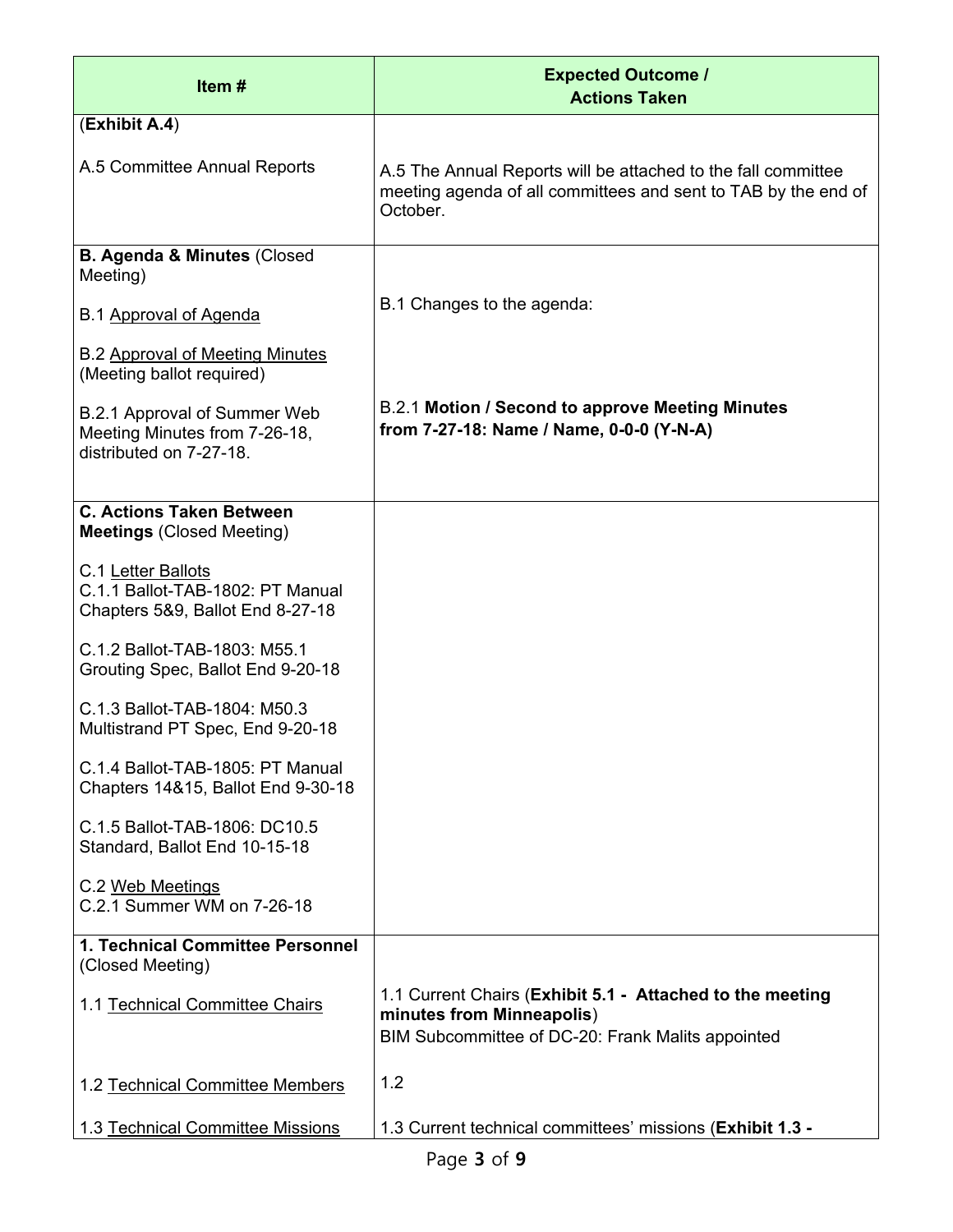| Item#                                                                     | <b>Expected Outcome /</b><br><b>Actions Taken</b>                                                                                                                                                                                                                                                               |
|---------------------------------------------------------------------------|-----------------------------------------------------------------------------------------------------------------------------------------------------------------------------------------------------------------------------------------------------------------------------------------------------------------|
|                                                                           | Attached to the meeting minutes from Minneapolis)                                                                                                                                                                                                                                                               |
| 1.3.1 DC-20A BIM Subcommittee                                             | 1.3.1 The efforts of DC-20A with the new Chair focus on two<br>items:                                                                                                                                                                                                                                           |
|                                                                           | Finalize the new BIM chapter of the PT Manual<br>$\bullet$<br>Create the PT related Industry Foundation Classes (IFC) and<br>$\bullet$<br>work with ACI 131 (BIM of Concrete Structures) to<br>incorporate it in that document. PTI EC endorsement of this<br>approach will be requested.                       |
| 2. New TAB Initiatives (Closed<br>Meeting)                                |                                                                                                                                                                                                                                                                                                                 |
| 2.1 Tendons banded in both<br>directions                                  | 2.1 Status report - Tim Christle<br>Agreement Bekaert-PTI - Sub-license agreement was drafted by<br>Bekaert. It was reviewed, and proposed changes sent to<br>Bekaert. Their response was just received.<br>The EC including the legal counsel will review the contract<br>before PTI is authorized to sign it. |
| 2.2 Other Initiatives?                                                    | 2.4                                                                                                                                                                                                                                                                                                             |
| 3. Relations with other<br><b>Organizations (Closed Meeting)</b>          |                                                                                                                                                                                                                                                                                                                 |
| 3.1 ACI<br>3.1.1 ACI 301, Specification for<br><b>Structural Concrete</b> | 3.1 Ted Neff is a 301 PT subcommittee Chair and a 423 TG lead<br>on performance-based specification. PTI will notify the main<br>committee Chairs that Ted no longer represents PTI; but he can<br>continue his roles, of course, if he so desires.                                                             |
| 3.1.2 ACI 318, Structural Concrete<br><b>Building Code</b>                | 3.1.2 Splitting of 318-G? What action is necessary?<br>Bill to draft list of reasons and send it to ACI 318 Chair, Jack<br>Moehle, a few days before the convention. All to contribute by<br>sending possible reasons to Bill by the end of September.                                                          |
| 3.1.3 ACI 350, Environ. Eng. Conc.<br><b>Structures</b>                   | 3.1.3 TAB members reported that unbonded tendons are used<br>for repair of wire wrapped tanks. This should be documented in<br>Job Reports to be able to show existing deficiencies of wire<br>wrapped tanks and the suitability of unbonded tendons as<br>circumferential PT.                                  |
|                                                                           | Another suggestion was to try to split the 350-E Precast-<br>Prestress subcommittee.                                                                                                                                                                                                                            |
| 3.1.4 ACI 362, Parking Structures                                         | 3.1.4                                                                                                                                                                                                                                                                                                           |
| 3.1.5 ACI 423, Prestressed Concrete                                       | 3.1.5 Strand relaxation testing is required to be performed or<br>observed and certified by an independent testing agency, per<br>ACI 423.7-14 and PTI M10.2-17. Questions were raised about                                                                                                                    |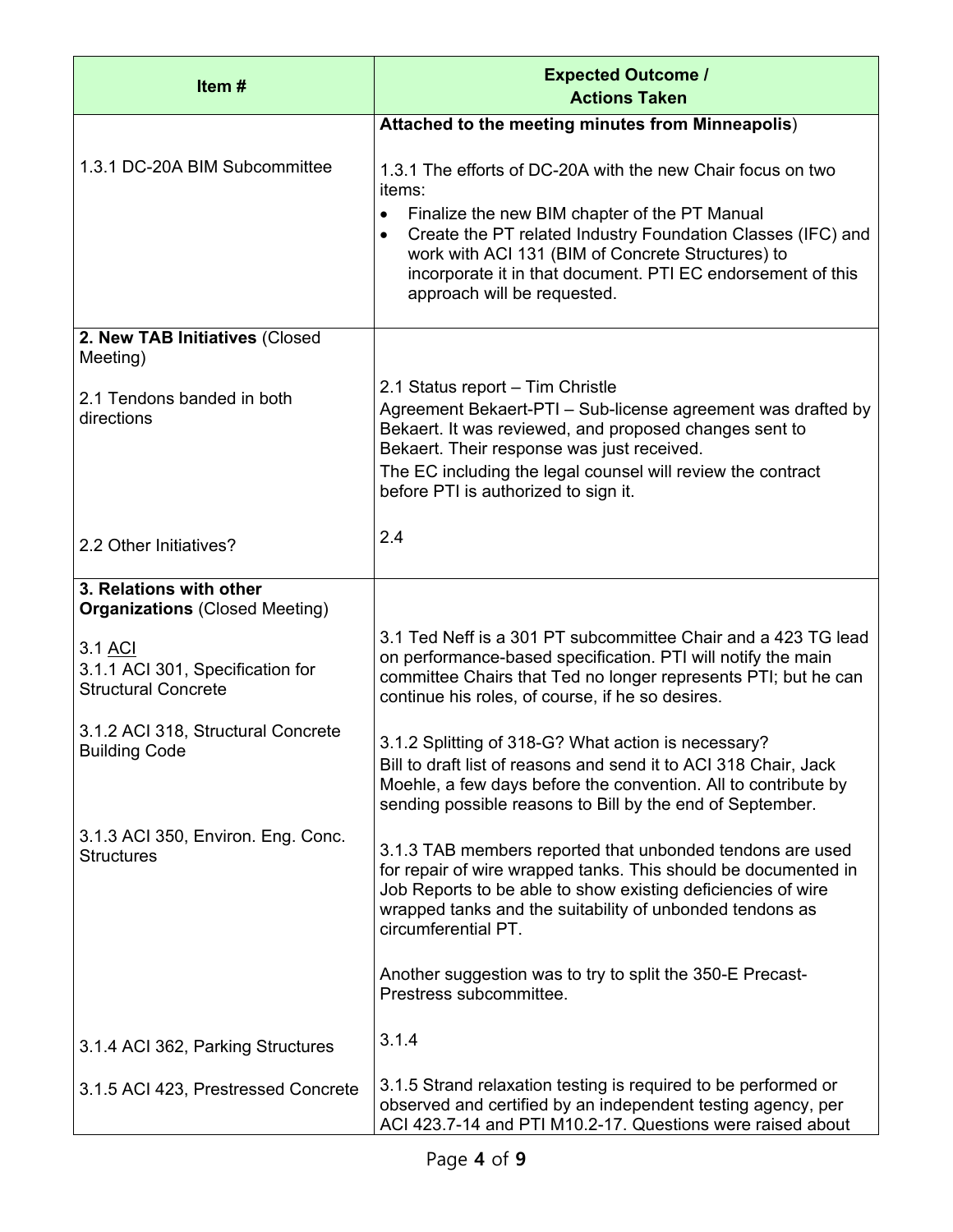| Item#           | <b>Expected Outcome /</b><br><b>Actions Taken</b>                                                                                                                                                                                                                                                                                                                                                                                                                                            |
|-----------------|----------------------------------------------------------------------------------------------------------------------------------------------------------------------------------------------------------------------------------------------------------------------------------------------------------------------------------------------------------------------------------------------------------------------------------------------------------------------------------------------|
|                 | this requirement as most strand suppliers are currently doing it in<br>house, without independent observation by others. This puts the<br>PT suppliers potentially at risk.                                                                                                                                                                                                                                                                                                                  |
|                 | This came up as a negative vote on the Plant Certification<br>Manual updates. M-10 has started a TG to investigate how this<br>requirement got into the specs (it was not in the previous<br>versions of the ACI and PTI specifications).                                                                                                                                                                                                                                                    |
|                 | The TG proposed removing the independent observation and<br>confirmation of the strand relaxation testing from M10.2. This<br>was balloted by M-10 and the ballot passed, with comments<br>resolved at this M-10 meeting. The PTI legal counsel was<br>present and pointed out that since the current specification<br>requires the independent lab to be accredited by ASTM C1077,<br>which no is not applicable, the requirement is unenforceable.<br>This makes it less critical for now. |
|                 | The TG discussed the best approach in getting new PTI M10.2<br>modified requirement to ACI 423.7. It was decided to bring it in<br>only after the PTI spec is published (after TAB and public<br>review) and when there is a chance for it to be accepted at 423<br>(currently the new edition is likely closed for new business).                                                                                                                                                           |
| 3.2 <u>ICRI</u> |                                                                                                                                                                                                                                                                                                                                                                                                                                                                                              |
| 3.3 IBC         | 3.3 Barrier Cable                                                                                                                                                                                                                                                                                                                                                                                                                                                                            |
| 3.4 AISC        |                                                                                                                                                                                                                                                                                                                                                                                                                                                                                              |
| 3.5 ASCE        |                                                                                                                                                                                                                                                                                                                                                                                                                                                                                              |
| 3.6 ASBI        | 3.6 Randy Cox will retire and Gregg A. Freeby from TXDOT will<br>replace him. This should not affect the PTI-ASBI relationship or<br>the course of ASBI. The EC debated the M-50 joint TG without<br>an MOU with ASBI. Since all the document sales are on the PTI<br>side, without any participation payment to ASBI, it may be better<br>to keep the setup as is. This may have to be reconsidered if the                                                                                  |
| 3.7 TRB         | new ASBI Manager takes a different approach.                                                                                                                                                                                                                                                                                                                                                                                                                                                 |
| 3.8 FIB         | 3.8 Ted Neff is the Commission 5 – Reinforcement Chair. The<br>next meeting takes place in Australia in the beginning of<br>October. PTI notified fib that Ted no longer represents PTI; but<br>he can continue his roles, of course, if he so desires. The EC<br>wants PTI's fib participation, ACI, PCI, etc. participation be<br>removed from the future Executive Director's tasks.                                                                                                      |
| 3.9 CSA         |                                                                                                                                                                                                                                                                                                                                                                                                                                                                                              |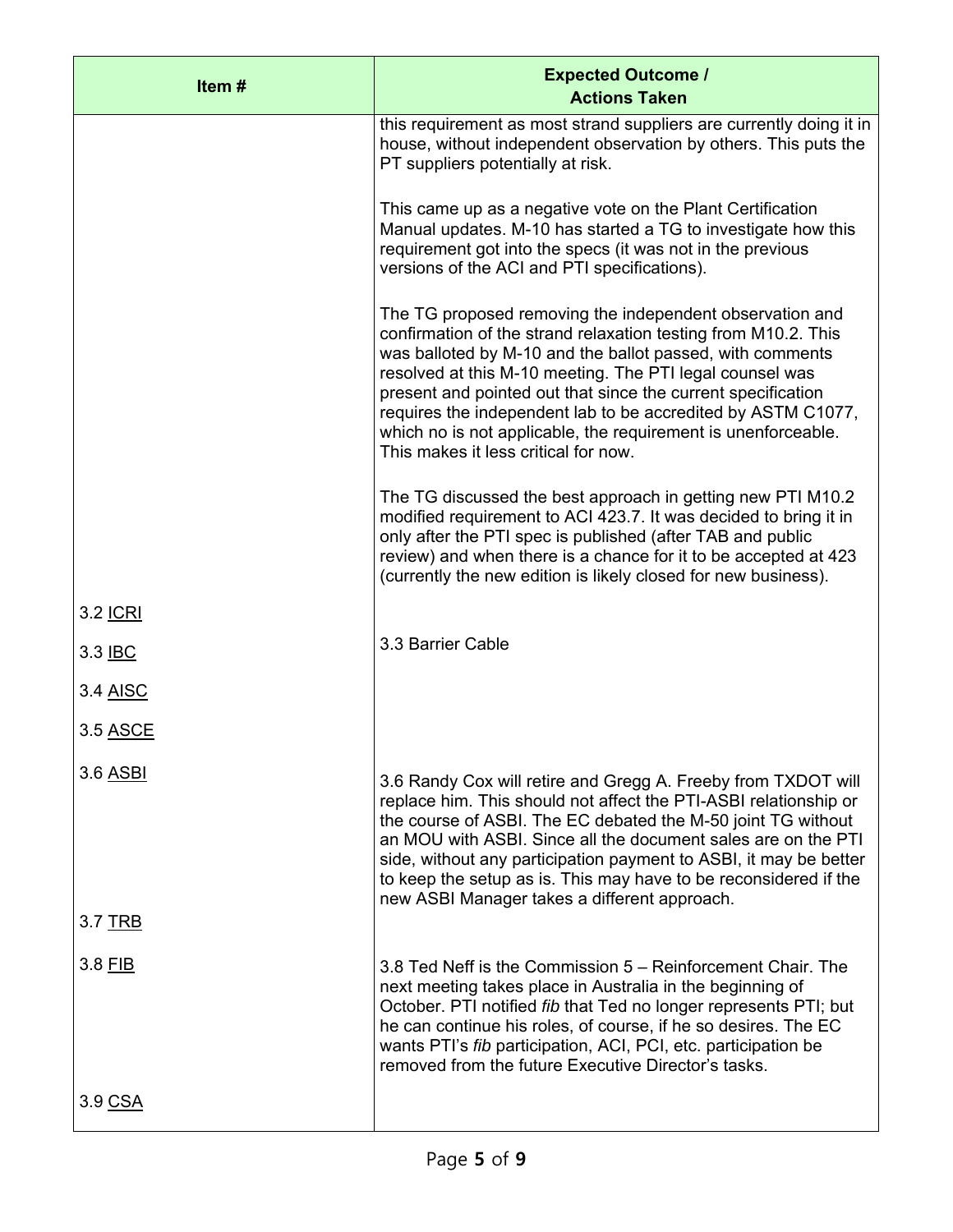| Item#                                                               | <b>Expected Outcome /</b><br><b>Actions Taken</b>                                                                                                                                                                                                                                                                                                                                                                                                                                                                                                                                                                                                                                                                                                                                                                                                                      |
|---------------------------------------------------------------------|------------------------------------------------------------------------------------------------------------------------------------------------------------------------------------------------------------------------------------------------------------------------------------------------------------------------------------------------------------------------------------------------------------------------------------------------------------------------------------------------------------------------------------------------------------------------------------------------------------------------------------------------------------------------------------------------------------------------------------------------------------------------------------------------------------------------------------------------------------------------|
| 3.10 ACCS                                                           | 3.10 Framework, the first wood high-rise building in the US<br>(Portland, OR) has been placed on hold for the foreseeable<br>future. The stated reasons were: Changing market conditions<br>over the past two years including inflation, escalating<br>construction costs, and fluctuations in the tax credit market, all<br>affecting the project's bottom line.<br>Another article showed some technical issues, ENR Northwest,<br>September 5, 2018: 'Regluing' Oregon State's Showcase for<br>Mass Timber.                                                                                                                                                                                                                                                                                                                                                         |
| 3.11 Contacts to Spec Writing<br><b>Agencies</b>                    |                                                                                                                                                                                                                                                                                                                                                                                                                                                                                                                                                                                                                                                                                                                                                                                                                                                                        |
| <b>4. Technical Committee</b><br><b>Procedures (Closed Meeting)</b> |                                                                                                                                                                                                                                                                                                                                                                                                                                                                                                                                                                                                                                                                                                                                                                                                                                                                        |
| 4.1 Technical Committee Manual                                      | 4.1 A draft with changes reflecting the new committee and TG<br>arrangement was prepared by staff. (Exhibit 4.1)<br>Amy Dowel presented the main proposed changes:<br>Committee organization with new focus on TGs<br>Committee membership<br>possibly limiting number of committees<br>$\circ$<br>restricted committee membership for selected<br>$\circ$<br>committees<br>committee membership participation and terminations<br>$\circ$<br>committee roster credit in documents<br>$\Omega$<br>Committee meetings including requests necessary from TGs<br>and subcommittees<br>TAB members are asked to review the draft changes and make<br>overall suggestions regarding:<br>The proposed changes<br>Any other possible changes<br>Any suggestions obtained will be discussed at the Colorado<br>Springs meeting and the TCM will be balloted after the meeting. |
| 4.2 Post-Tensioning Terminology<br>(PTT)                            |                                                                                                                                                                                                                                                                                                                                                                                                                                                                                                                                                                                                                                                                                                                                                                                                                                                                        |
| 4.3 Membership Appointment<br>Procedures                            |                                                                                                                                                                                                                                                                                                                                                                                                                                                                                                                                                                                                                                                                                                                                                                                                                                                                        |
| <b>5. Technical Committee Affairs</b><br>(Open Meeting)             |                                                                                                                                                                                                                                                                                                                                                                                                                                                                                                                                                                                                                                                                                                                                                                                                                                                                        |
| 5.1 Changes to Committees                                           | 5.1 Current committees are in (Exhibit 5.1 - Attached to the<br>meeting minutes from Minneapolis)                                                                                                                                                                                                                                                                                                                                                                                                                                                                                                                                                                                                                                                                                                                                                                      |
| 5.2 Committees' Annual Reports                                      | 5.2 Committee are asked to submit the Annual Reports by the<br>end of October.                                                                                                                                                                                                                                                                                                                                                                                                                                                                                                                                                                                                                                                                                                                                                                                         |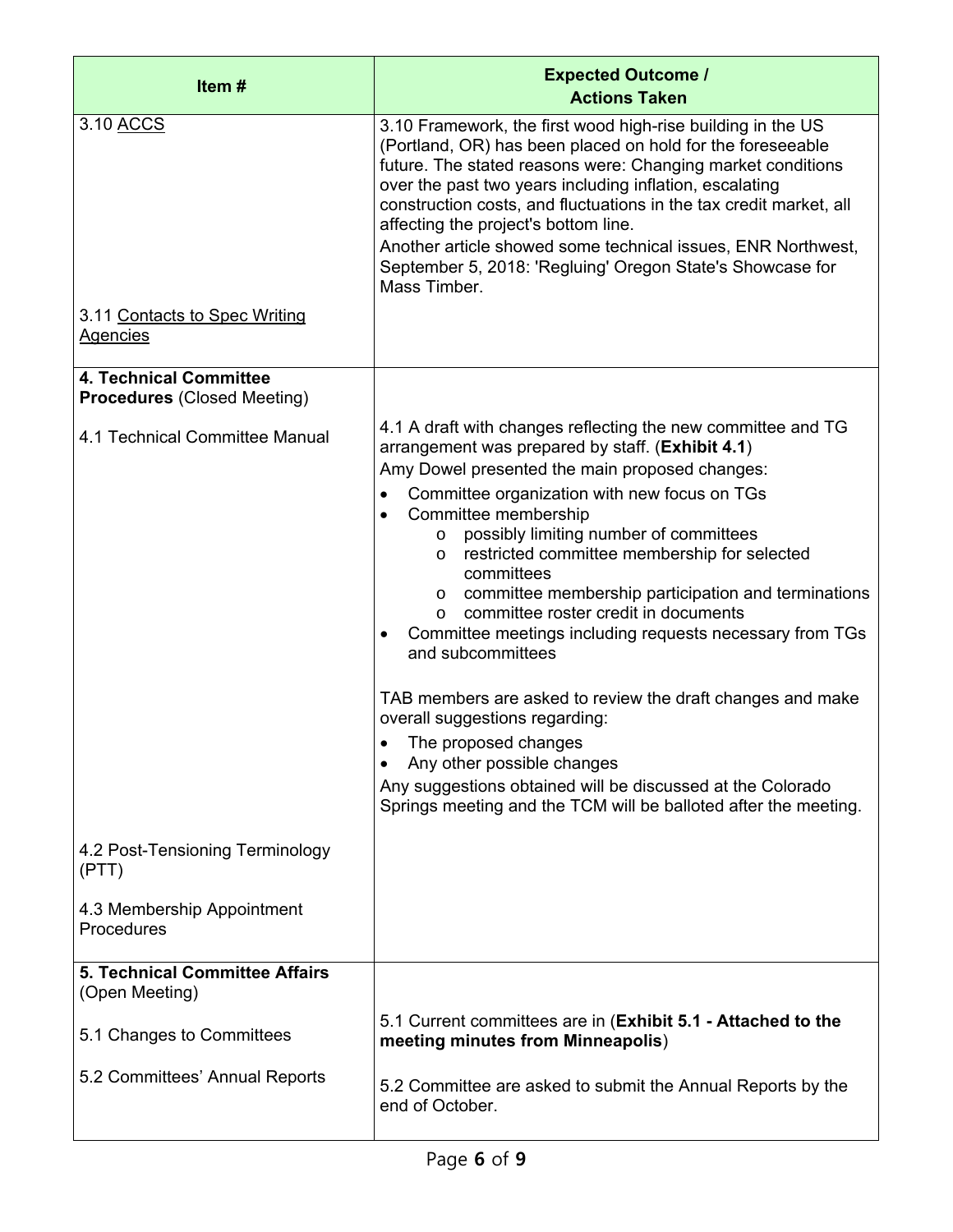| Item#                                                                                                                                                                                                                                                                                                                                                                                                                                                                                                                                    | <b>Expected Outcome /</b><br><b>Actions Taken</b>                                                                                                                                                                                                                                                                                                                                                                                                                                                                                                                                                                                                                                                                                                                             |
|------------------------------------------------------------------------------------------------------------------------------------------------------------------------------------------------------------------------------------------------------------------------------------------------------------------------------------------------------------------------------------------------------------------------------------------------------------------------------------------------------------------------------------------|-------------------------------------------------------------------------------------------------------------------------------------------------------------------------------------------------------------------------------------------------------------------------------------------------------------------------------------------------------------------------------------------------------------------------------------------------------------------------------------------------------------------------------------------------------------------------------------------------------------------------------------------------------------------------------------------------------------------------------------------------------------------------------|
| 5.3 TAB Contact Assignments<br>M-10: Rashid Ahmed<br>M-50 John Crigler<br>M-55: Andrea Schokker<br>DC-10: Don Illingworth<br>DC-20: Hayek<br><b>DC-20 SC-A</b><br>DC-35: Asit Baxi<br>DC-40: John Crigler<br>DC-45: John Crigler<br>DC-80: Don Kline                                                                                                                                                                                                                                                                                     | 5.3 There is no need for TAB contact for TGs. When TAB<br>members retire, and new ones join, the TAB contact<br>assignments will be reviewed and revised accordingly.                                                                                                                                                                                                                                                                                                                                                                                                                                                                                                                                                                                                         |
| <b>6. Technical Committee Documents</b><br>(Open Meeting)                                                                                                                                                                                                                                                                                                                                                                                                                                                                                |                                                                                                                                                                                                                                                                                                                                                                                                                                                                                                                                                                                                                                                                                                                                                                               |
| 6.1 Existing PTI Technical<br><b>Documents</b>                                                                                                                                                                                                                                                                                                                                                                                                                                                                                           | 6.1 Existing documents list is in (Exhibit 6.1 - Attached to the<br>meeting minutes from Minneapolis)                                                                                                                                                                                                                                                                                                                                                                                                                                                                                                                                                                                                                                                                         |
| 6.2 New / Proposed PTI Technical<br>Documents                                                                                                                                                                                                                                                                                                                                                                                                                                                                                            | 6.2 Proposed documents list is in (Exhibit 6.2 - Attached to the<br>meeting minutes from Minneapolis)                                                                                                                                                                                                                                                                                                                                                                                                                                                                                                                                                                                                                                                                         |
| 6.2.1 TAB.1 PT Manual<br>Review progress<br>$\bullet$<br>Make/confirm assignments with<br>٠<br>deadlines<br>Balloting plan with dates<br>$\bullet$<br><b>Chapter Primary Reviewers</b><br>$\bullet$<br>It is becoming critical to publish the 7 <sup>th</sup><br>edition of the PT Manual in the near<br>future. A plan to publication should be<br>prepared, possibly considering<br>omitting some of the (new) chapters.<br>Continuing the balloting plan, the new<br>target for completion is summer 2020.<br>6.3 TAB Document Review | 6.2.1 PT Manual<br>The process for TAB review of chapters:<br>Ballots 30 days; two chapters at a time<br>$\bullet$<br>Schedule regular web meetings<br>$\bullet$<br>Ballot reminders; 2W, 1W, 3D<br>$\bullet$<br>For each chapter, there are 2 TAB Primary Reviewers<br>$\bullet$<br>Outside reviewers can be added if needed. Some<br>$\bullet$<br>committees such as DC-20 and DC-80 may have volunteers<br>to review respective chapters.<br><b>Balloted chapters:</b><br>5 (Analysis and Design) & 9 (Floor Framing Systems)<br>14 (Storage Structures) & 15 (Rock and Soil Anchors)<br>Next chapters:<br>6.3 Some other documents are coming to TAB for review:<br>Technical Note: Dual Banded PT Tendon Layout; DC-20<br>ballot ended 9-26-18; next step is TAB review. |
| 7. Other Publications (Open                                                                                                                                                                                                                                                                                                                                                                                                                                                                                                              | Technical content of webinars (DC-20, EDU-130, DC-80)<br>$\bullet$                                                                                                                                                                                                                                                                                                                                                                                                                                                                                                                                                                                                                                                                                                            |
| Meeting)                                                                                                                                                                                                                                                                                                                                                                                                                                                                                                                                 |                                                                                                                                                                                                                                                                                                                                                                                                                                                                                                                                                                                                                                                                                                                                                                               |
| 7.1 New PTI Technical Notes?                                                                                                                                                                                                                                                                                                                                                                                                                                                                                                             | 7.1 Technical Notes nearing completion:<br>Temperature Tendons: Completed; will go to DC-20 ballot<br>first (2 reviews – committee and TAB)<br>Restraint to Shortening: Christle: After the Colorado meeting,                                                                                                                                                                                                                                                                                                                                                                                                                                                                                                                                                                 |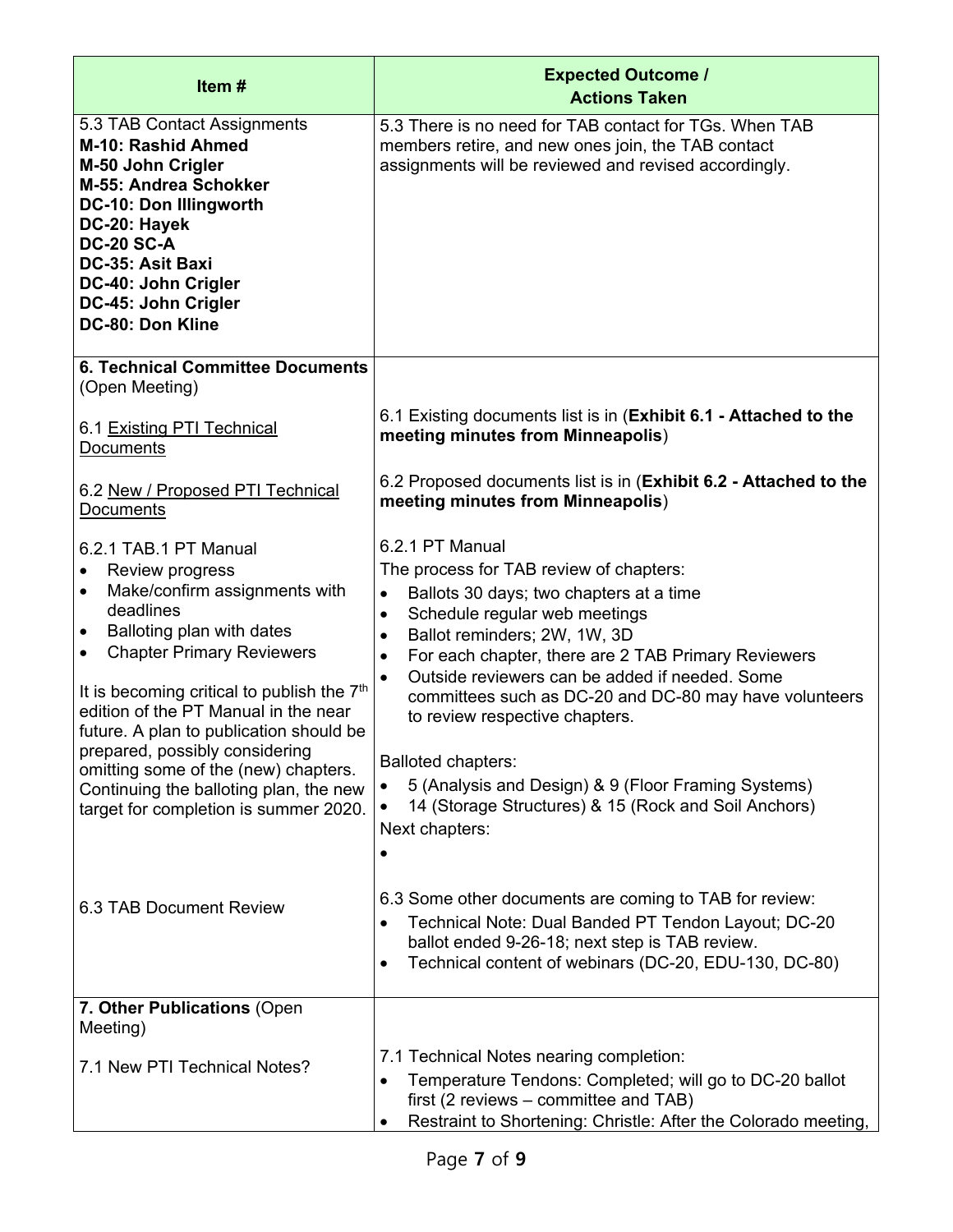| Item#                                                                                                                                                                                                                                                                                                                                                                                                                                                                                                                                                                                                         | <b>Expected Outcome /</b><br><b>Actions Taken</b>                                                                                                                                                                                                                                                                                                                                                                                                                  |
|---------------------------------------------------------------------------------------------------------------------------------------------------------------------------------------------------------------------------------------------------------------------------------------------------------------------------------------------------------------------------------------------------------------------------------------------------------------------------------------------------------------------------------------------------------------------------------------------------------------|--------------------------------------------------------------------------------------------------------------------------------------------------------------------------------------------------------------------------------------------------------------------------------------------------------------------------------------------------------------------------------------------------------------------------------------------------------------------|
| 7.2 New PTI FAQs?                                                                                                                                                                                                                                                                                                                                                                                                                                                                                                                                                                                             | a final draft will be assembled and issued for ballot to DC-20.<br>The overall goal is to publish the full, updated DC20.2-19 in<br>the 1st quarter of 2019.                                                                                                                                                                                                                                                                                                       |
| 7.3 Sustainability                                                                                                                                                                                                                                                                                                                                                                                                                                                                                                                                                                                            | 7.3 Carol Hayek: A draft document for ACI 423 was for precast<br>and PT; later separated PT from precast, as the precast side<br>withdrew. There are the same issues as on 318-G, with<br>competing industries blocking progress. Examples were taken<br>out, benefits of systems, ETDs, etc. The strand data is still<br>missing. This will be a ACI 423 document. On the PTI side, only<br>the new Sustainability Chapter is being drafted for the PT<br>Manual. |
| 8. Conventions and Other Meetings<br>(Open Meeting)                                                                                                                                                                                                                                                                                                                                                                                                                                                                                                                                                           |                                                                                                                                                                                                                                                                                                                                                                                                                                                                    |
| 8.1 2018 Technical Sessions<br>More requests were obtained than<br>available time slots; however, too<br>many relatively late, preventing a<br>selection process to select the best.                                                                                                                                                                                                                                                                                                                                                                                                                          |                                                                                                                                                                                                                                                                                                                                                                                                                                                                    |
| 8.2 2019 Committee Chair Luncheon                                                                                                                                                                                                                                                                                                                                                                                                                                                                                                                                                                             |                                                                                                                                                                                                                                                                                                                                                                                                                                                                    |
| 8.3 PTI & TAB Awards                                                                                                                                                                                                                                                                                                                                                                                                                                                                                                                                                                                          |                                                                                                                                                                                                                                                                                                                                                                                                                                                                    |
| 8.4. New PTI Website                                                                                                                                                                                                                                                                                                                                                                                                                                                                                                                                                                                          | 8.4 A presentation will be organized at the 2018 PTI Committee<br>Days in Colorado Springs to introduce the website and the<br>committee features from the users' perspective.                                                                                                                                                                                                                                                                                     |
| 9. Educational Items                                                                                                                                                                                                                                                                                                                                                                                                                                                                                                                                                                                          |                                                                                                                                                                                                                                                                                                                                                                                                                                                                    |
| 9.1 Excerpt from the Strategic Plan:<br>Revise and update documents<br>older than 6 years<br>Revise and update FAQs and TNs<br>$\bullet$<br>older than 4 years<br>Develop library of selected FAQs<br>$\bullet$<br>with focus on PTI position on all<br>PT applications<br>Identify research needs for PT<br>$\bullet$<br>Solicit support from stakeholders<br>$\bullet$<br>for financing, per project<br>Develop a course for PTI Building<br>$\bullet$<br>Design and compile required<br>webinar modules and course<br>materials<br>Develop a course for PT SOG<br>$\bullet$<br>Design and compile required | 9.1 Coordination with the Education Committee; Professor's<br>Seminar - TAB recommendations:<br>This item will be discussed in detail during the TAB meeting in<br>Colorado Springs. Members are asked to review this topic and<br>be prepared for a discussion.                                                                                                                                                                                                   |
| webinar modules and course<br>materials                                                                                                                                                                                                                                                                                                                                                                                                                                                                                                                                                                       |                                                                                                                                                                                                                                                                                                                                                                                                                                                                    |